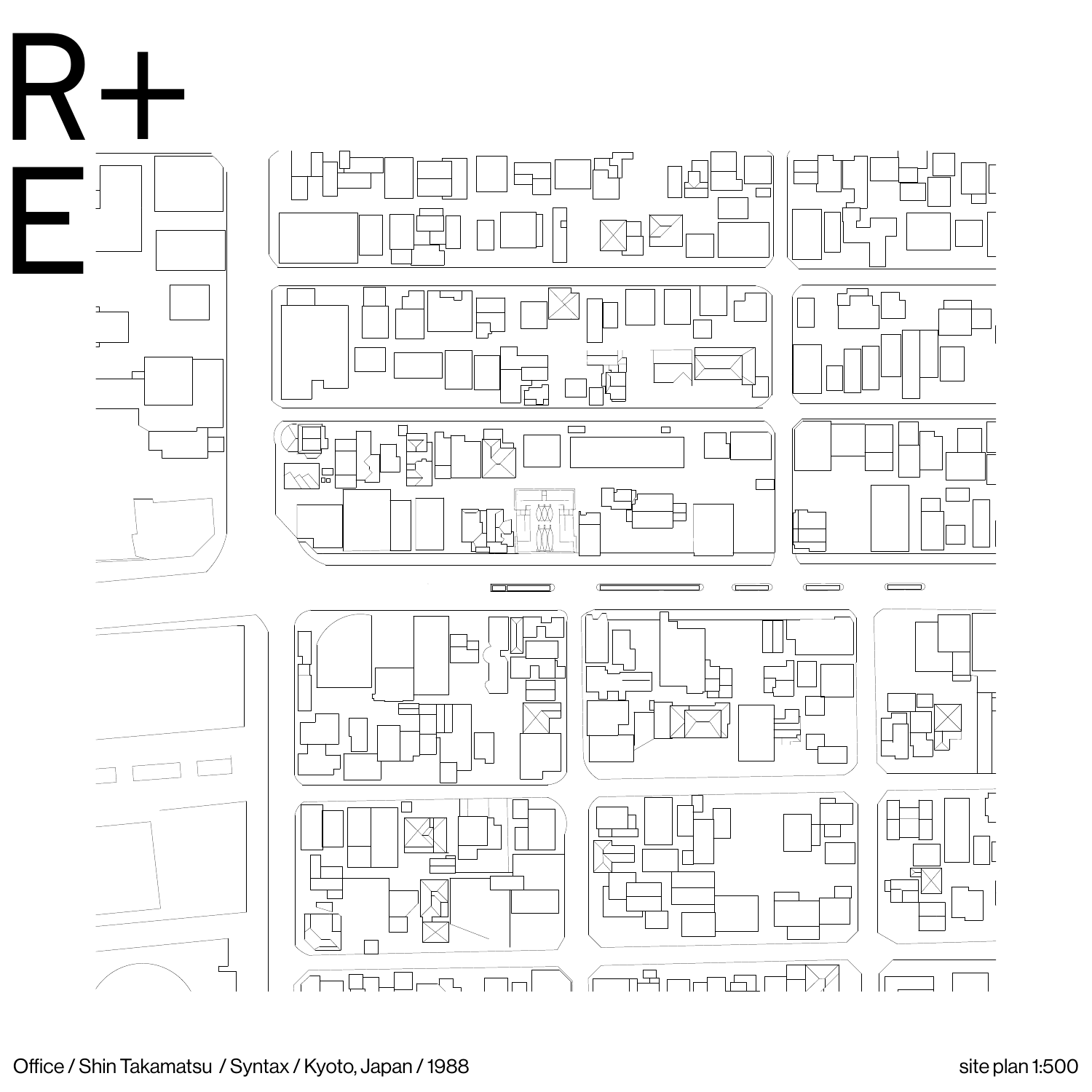







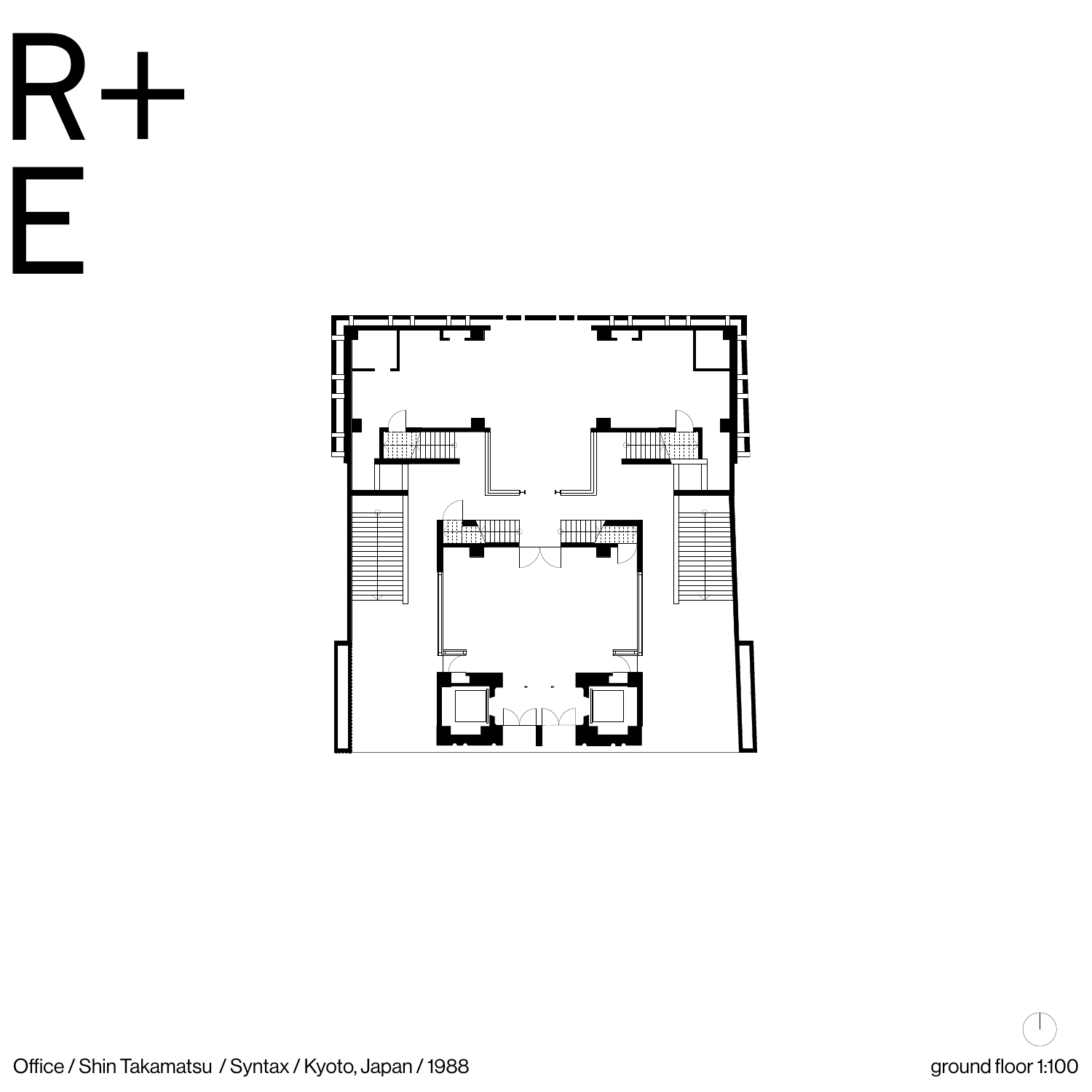R+

E





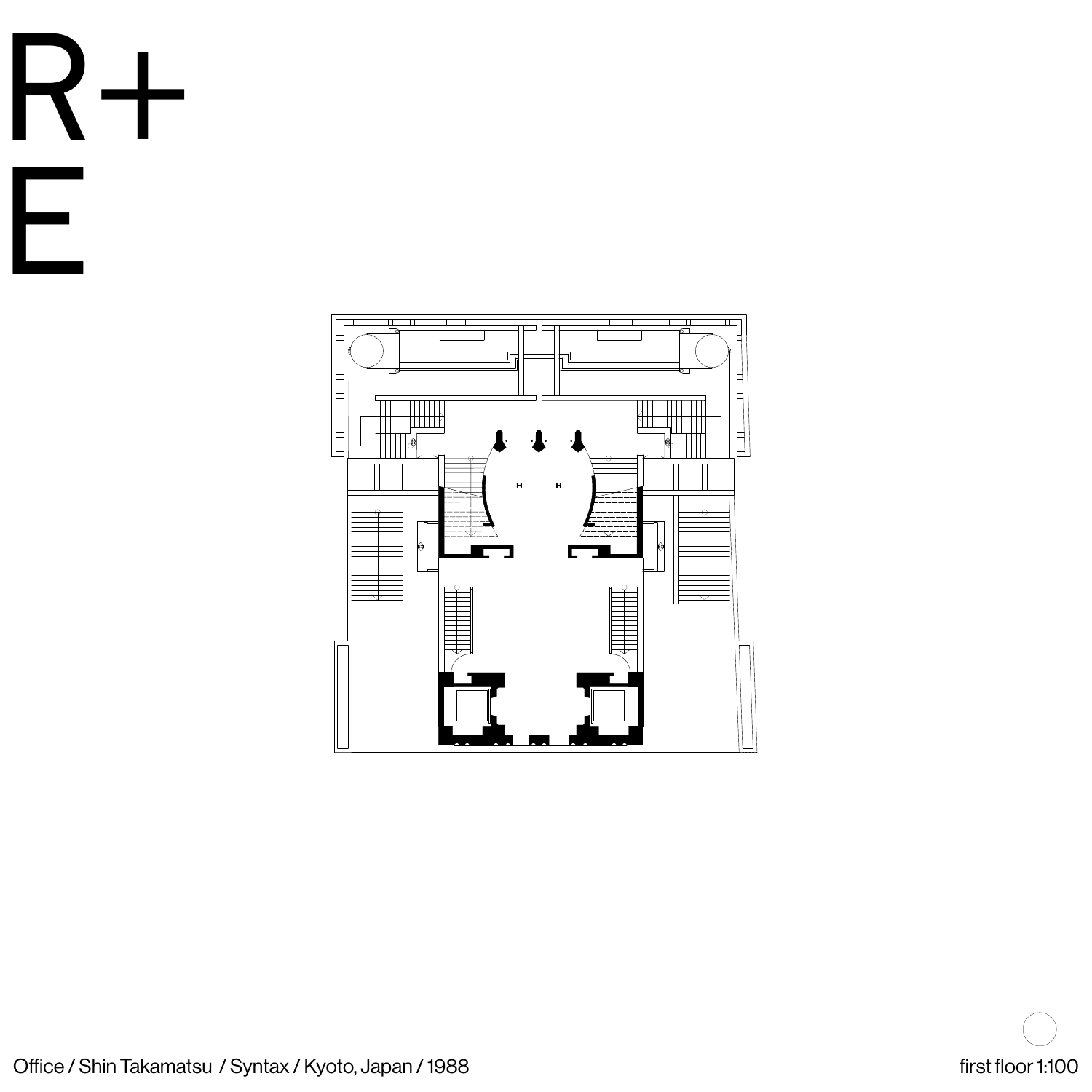R+

E





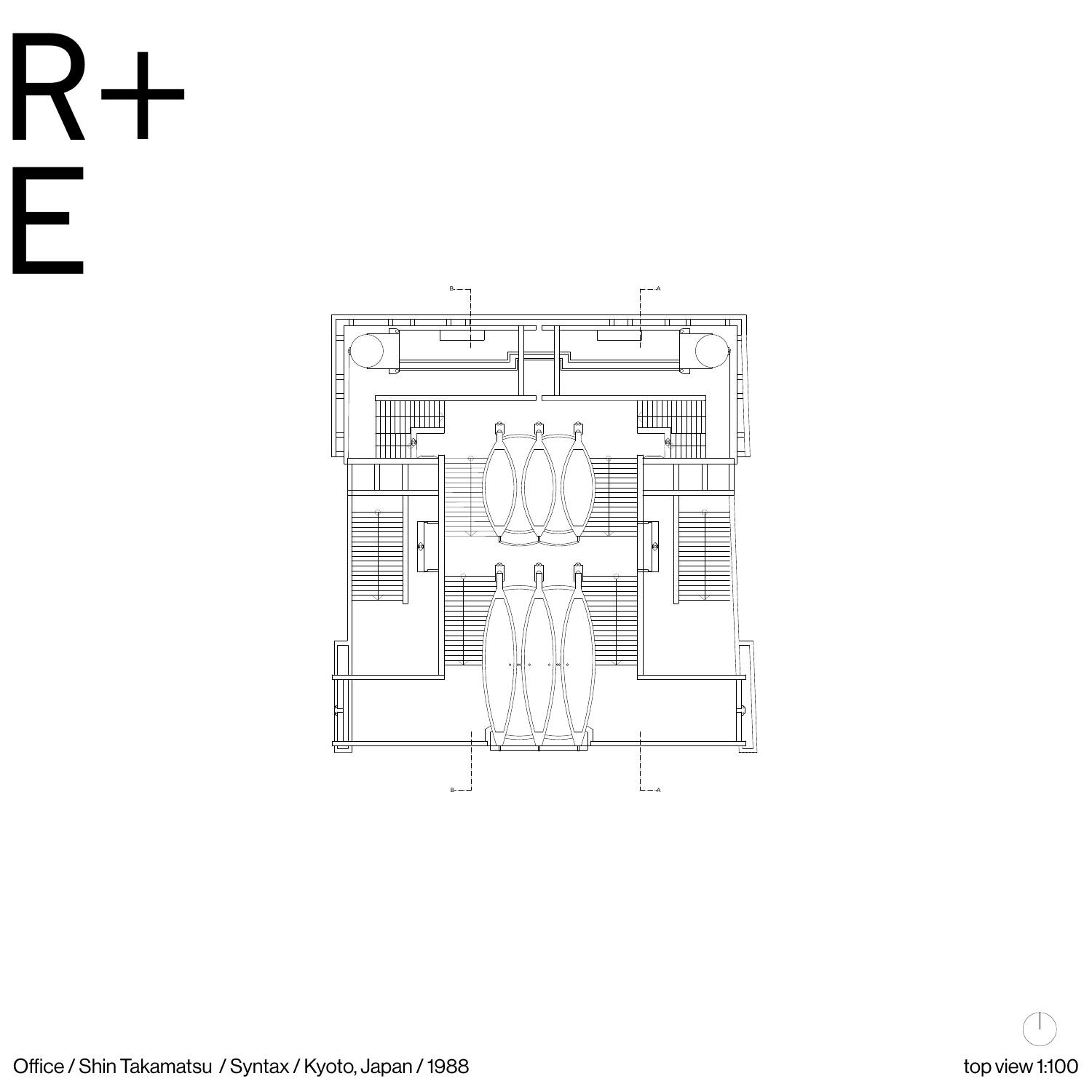



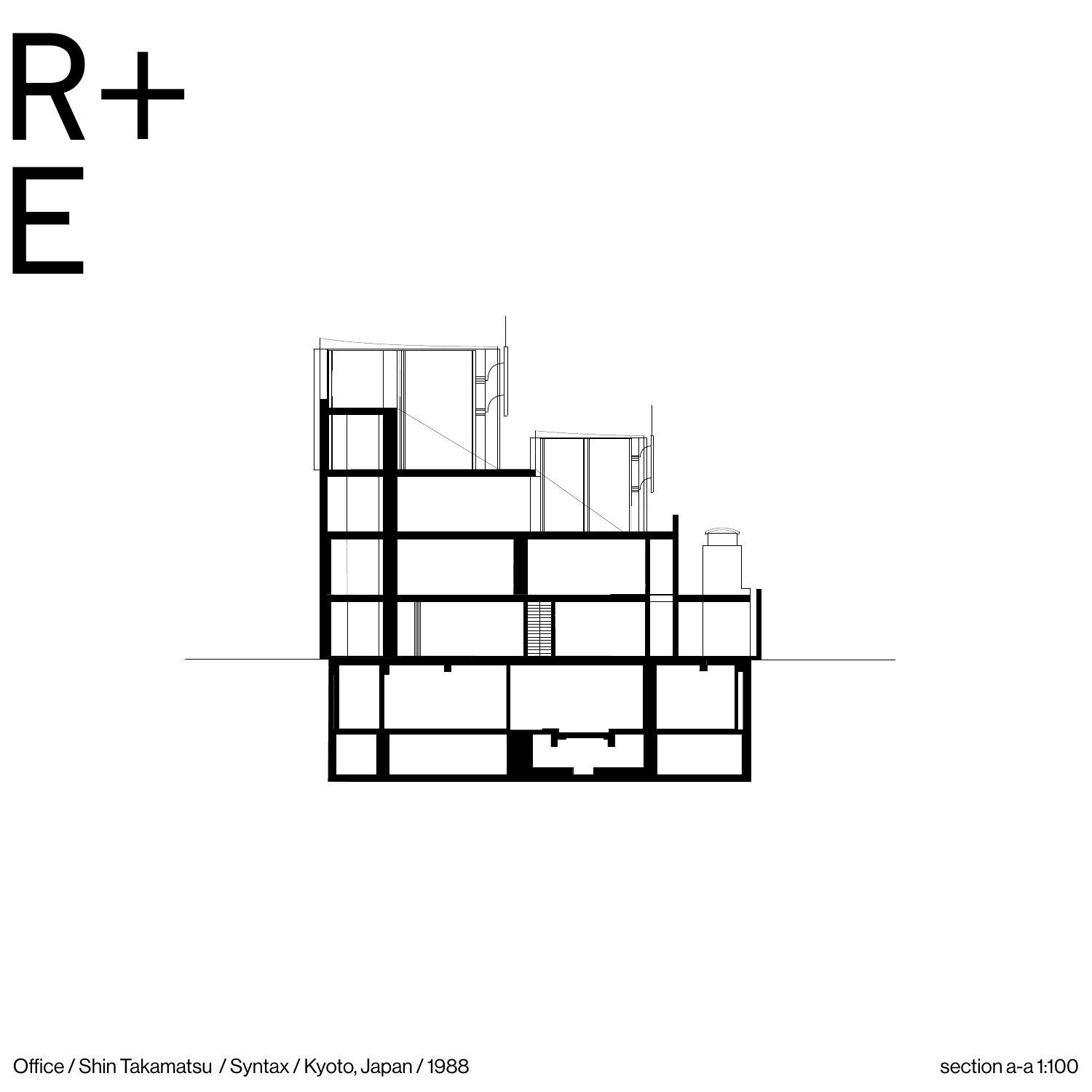